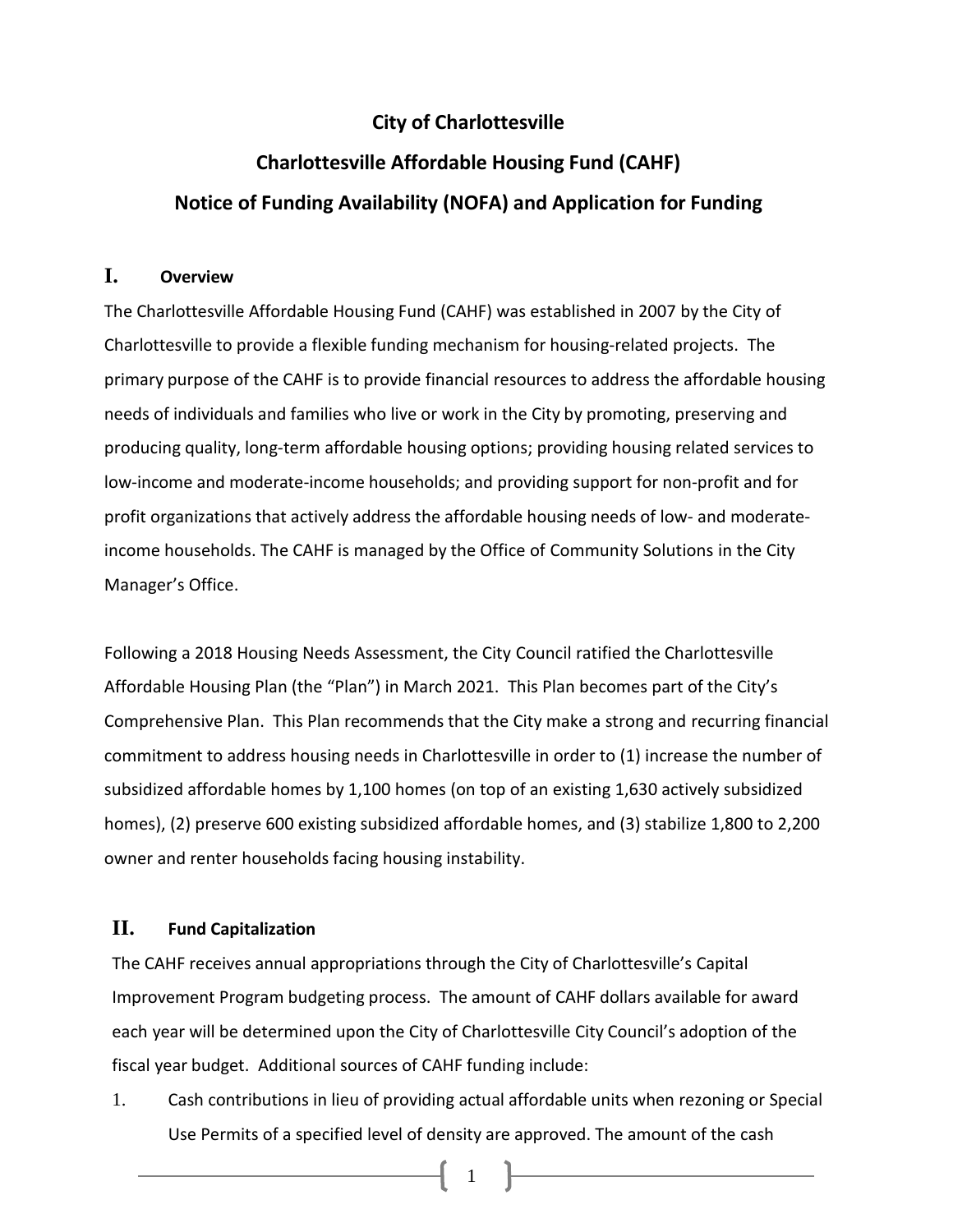contribution shall be determined in accordance with Section 34-12 of the City of Charlottesville Code, which outlines the City's Affordable Dwelling Unit Ordinance. The cash contribution shall be indexed to the Consumer Price Index for Housing in the South Urban Region as published by the Bureau of Labor Statistics and shall be adjusted annually based upon the changes made in January of each year to that index.

- 2. Voluntary contributions made through proffers.
- 3. Repayment of loans made through the CAHF.

#### **III. Distribution of Funds**

Each annual appropriation to the CAHF will be provided as grants to nonprofit housing developers and/or providers, or for-profit developers. Funding will be disbursed through an application process each year, and possible additional disbursement(s), depending on funding availability

#### **Approximately \$750,000 of CAHF funds are available through this current NOFA.**

| Level of | Amount of | <b>Households Served</b>                                 |
|----------|-----------|----------------------------------------------------------|
| Funding  | Funding   |                                                          |
| Tier 1   | \$375,000 | serving households with incomes up to 30% of Area Median |
|          |           | Income (AMI)                                             |
| Tier 2   | \$225,000 | serving households with incomes up to 60% of Area Median |
|          |           | Income (AMI)                                             |
| Tier 3   | \$150,000 | serving households with incomes up to 80% of Area Median |
|          |           | Income (AMI)                                             |

Targeted funding awards should be allocated as follows: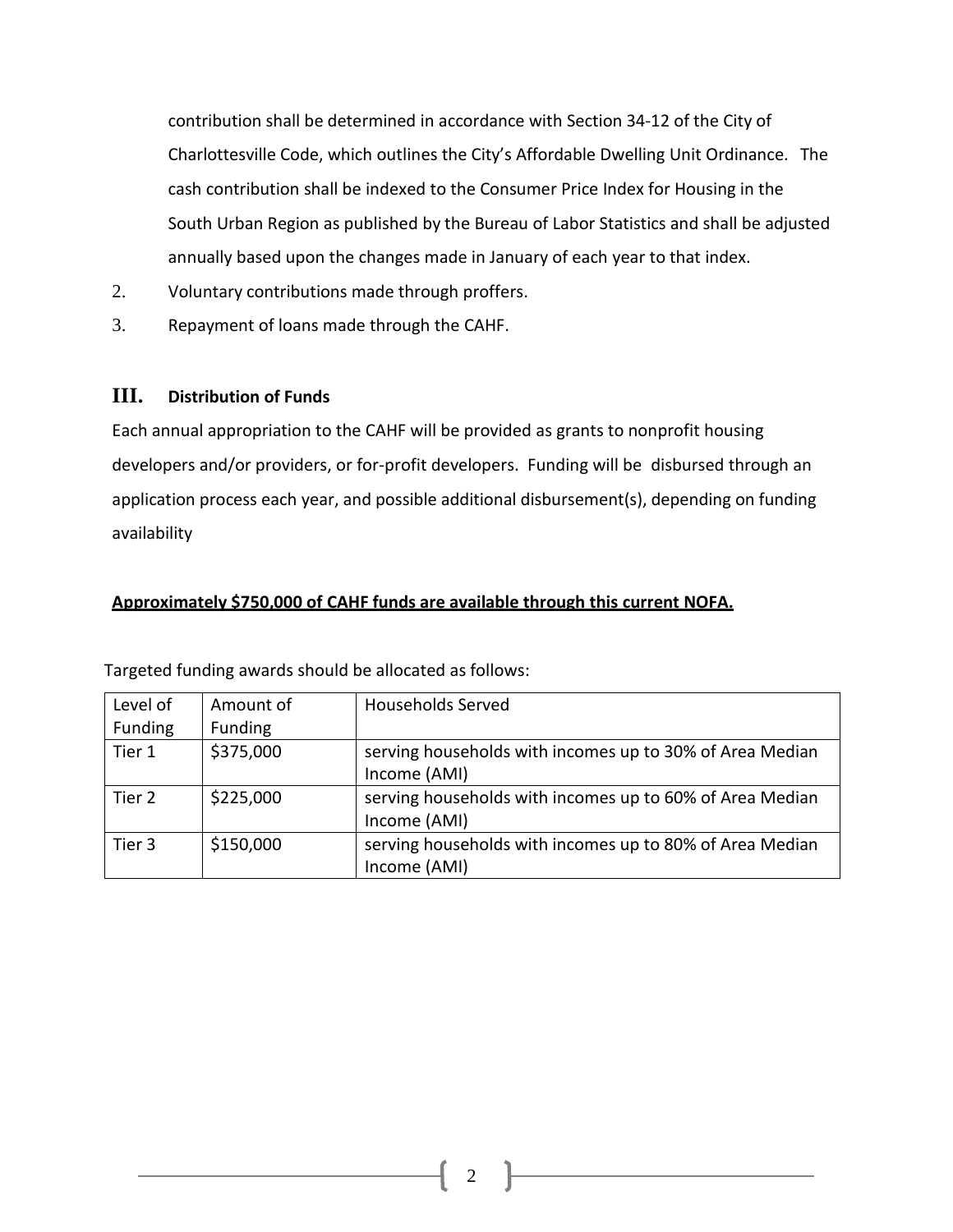## **IV. Application Process**

Applications for funding will be accepted through an annual Notice of Funding Availability, to be published on the Charlottesville Affordable Housing Fund page of the City website. <https://www.charlottesville.gov/679/Charlottesville-Affordable-Housing-Fund>

## **All requests for funding must be received no later than 4:00 PM on Friday, February 18, 2022**.

Any application received after the deadline or missing one or more of the required information or documents will be considered incomplete and will not be reviewed or considered for funding.

Project funding awards are contingent upon approval by the Charlottesville City Council. Awarded project funding must be fully spent within 24 months from the date of the Agreement. All agreements must be executed within three (3) months of approval by the Charlottesville City Council. All unexpended project funding will be reprogrammed.

## **V. Eligible Applicants**

CAHF funding is provided to nonprofit organizations, and for-profit developers. The City will accept funding applications that meet the following eligibility requirements:

- Applicant is a designated 501(c)(3) nonprofit organization, government entity, experienced housing developer or the Charlottesville Redevelopment and Housing Authority.
- Applicant must not be in violation of any federal, state or local laws/regulations.
- Applicant has owned and/or developed at least one development that contains Supported Affordable Units (SAU), income-restricted units, or market rate housing units that have been placed in service. If applying for Low Income Housing Tax Credits (LIHTC), applicants must meet Virginia Housing eligibility requirements.
- The proposed project will provide housing units affordable to households with household incomes up to 80% Area Median Income as published by the US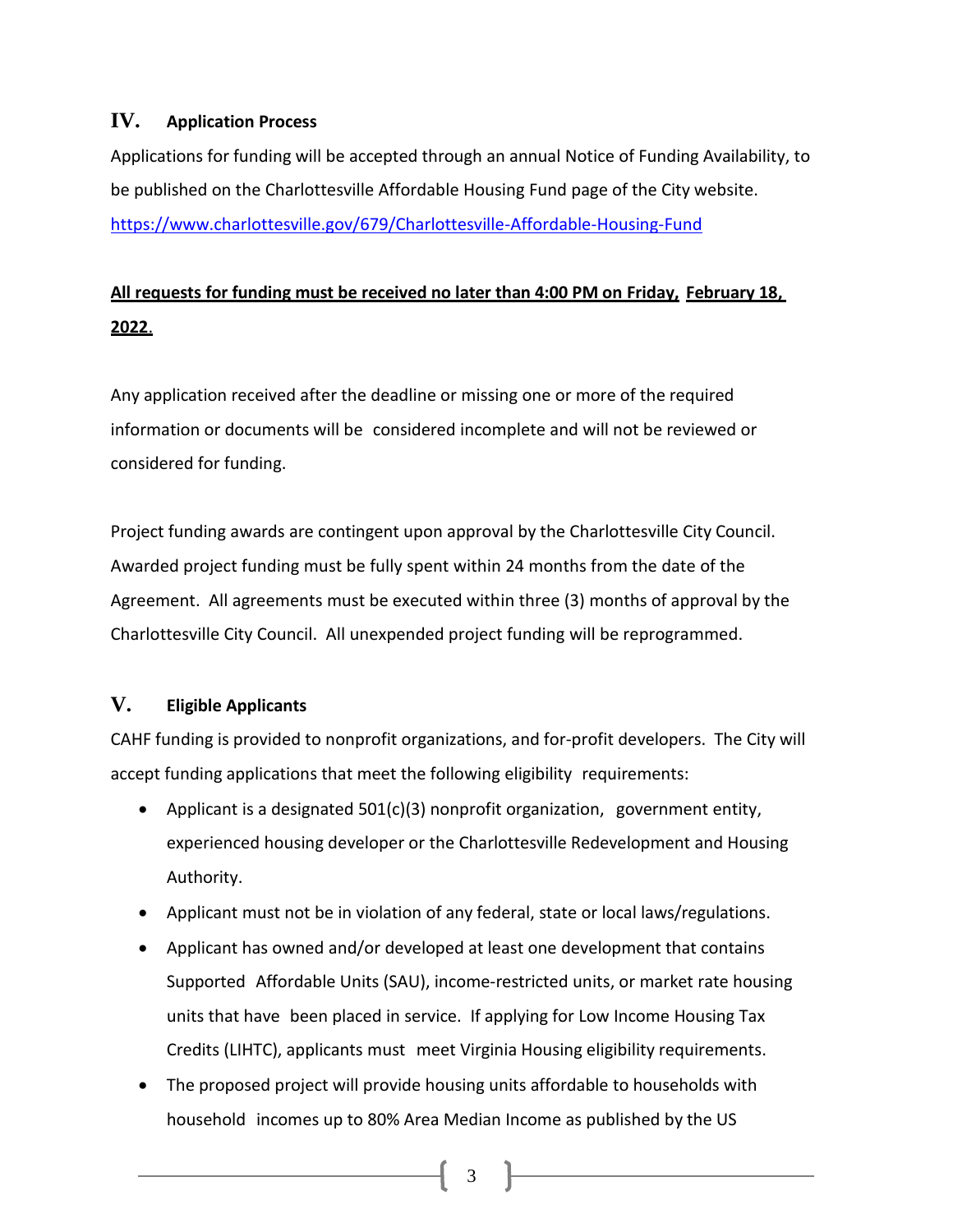Department of Housing and Urban Development (HUD) for the Charlottesville, Virginia region, adjusted for household size. If the development is mixed-income, CAHF funds will be applied only to the affordable portion of the development.

- The proposed project adheres to the minimum affordability requirements for SAUs as outlined in Housing Policy 1.
- The proposed project activities are located within the jurisdictional boundaries of the City of Charlottesville.
- All organizations that are receiving other direct City awarded grant funding for a specific initiative cannot apply for CAHF funding for the same initiative.
- No additional funding will be awarded to organizations with unexpended balances awarded through CAHF, for the same initiative.

## **VI. Eligible Uses of CAHF Funds**

CAHF funds will be used to support affordable housing projects located within the City of Charlottesville, unless otherwise approved by the Charlottesville City Council. Eligible uses of the funds include, but are not limited to:

- Redevelopment of Charlottesville Redevelopment and Housing Authority properties;
- Productive reuse of properties declared surplus by the City of Charlottesville for residential purposes;
- Land acquisition and assembly when the property will be developed within 2 years. If the property is not developed within 2 years then ownership of the property shall be conveyed to the City, or full funding returned with accrued interest and appreciation;
- Land development when the project is "shovel-ready";
- Predevelopment expenses including: reasonable expenses for architectural fees, market research consultants, architectural plans and construction specifications, zoning approval fees, engineering studies, legal fees, and other costs directly associated with activities prior to development of the property, total not to exceed 10% of the total funding requested; Construction of supported affordable homeowner or rental housing units;

4

Construction of mixed-income communities;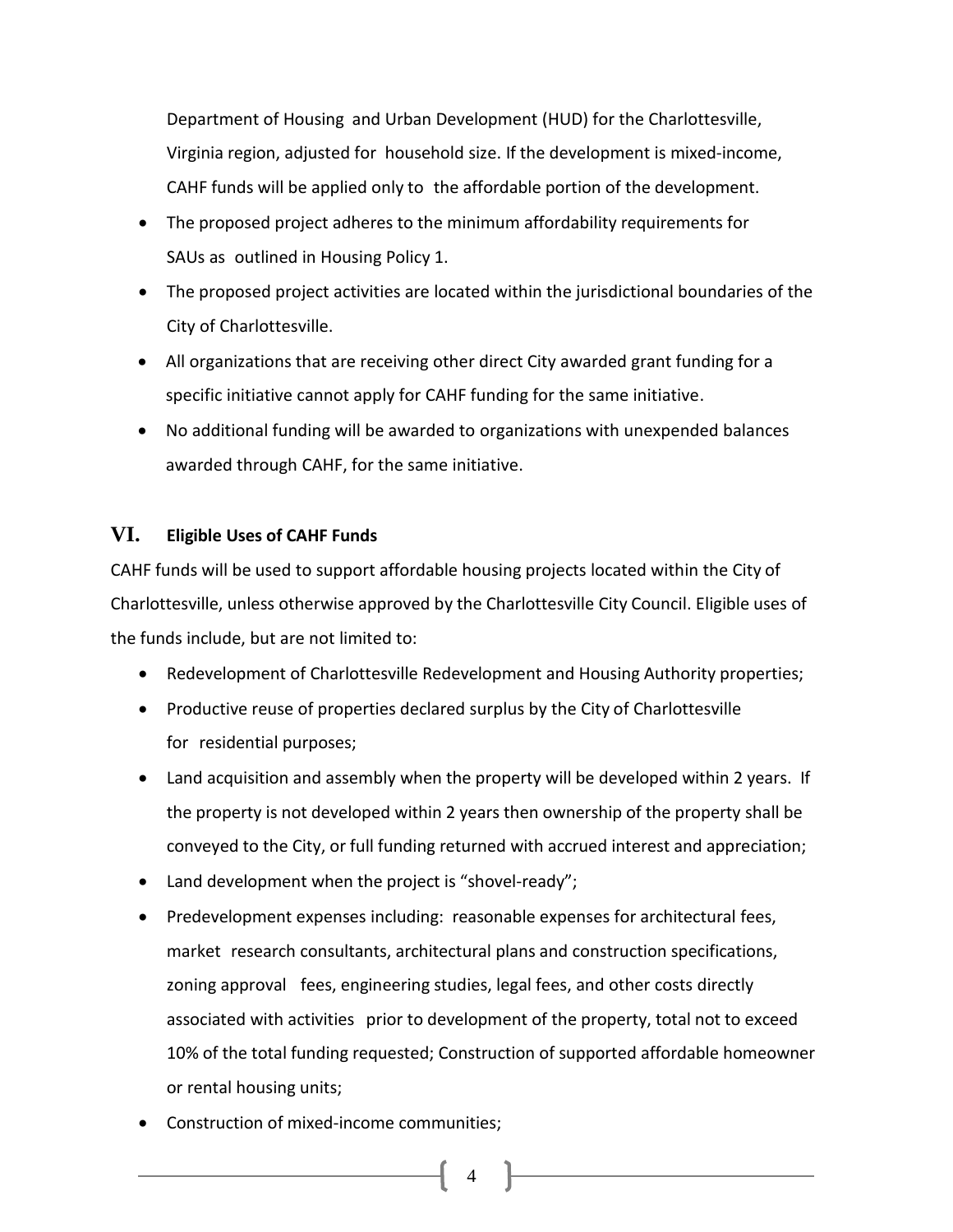- Construction or preservation of Single Room Occupancy developments;
- Preservation or expansion of housing options for Special Needs Populations;
- Increasing housing accessibility and/or visitability;
- Preservation or expansion of supported affordable housing;
- Homeowner or rental property rehabilitation;
- Programs supporting homeownership, such as: homeownership counseling, down payment and closing cost assistance, or employer supported housing programs;
- Energy efficiency upgrades;
- First-time homebuyer education programs;
- Rental subsidies;
- Data collection to better understand housing issues/needs and to study affordable housing stock and supported affordable units (SAU) issues as they relate to the 2025 housing goal (limited to no more than 10% of annual CIP allocation to the CAHF);
- Programmatic purposes only when a determination has been made that 2025 housing goals are on track or ahead of schedule.

CAHF funds cannot be used to cover the costs associated with the following activities:

- Property tax penalties;
- Rental of room for community meetings;
- Mailings;
- Refreshments for community or neighborhood outreach meetings;
- Transportation to community or neighborhood outreach meetings; OR
- Administrative or staffing costs for nonprofit developers if HOME, CDBG or other available funding sources are available for this purpose.

## **VII. Application Review and Evaluation Criteria**

Completed applications will be evaluated through a technical review process. Applications will be assessed on the evaluation criteria described below. Recommendations for funding will be based on which project(s) meets or exceeds these criteria to the greatest degree. Recommendations for project funding will be presented to the Charlottesville City Council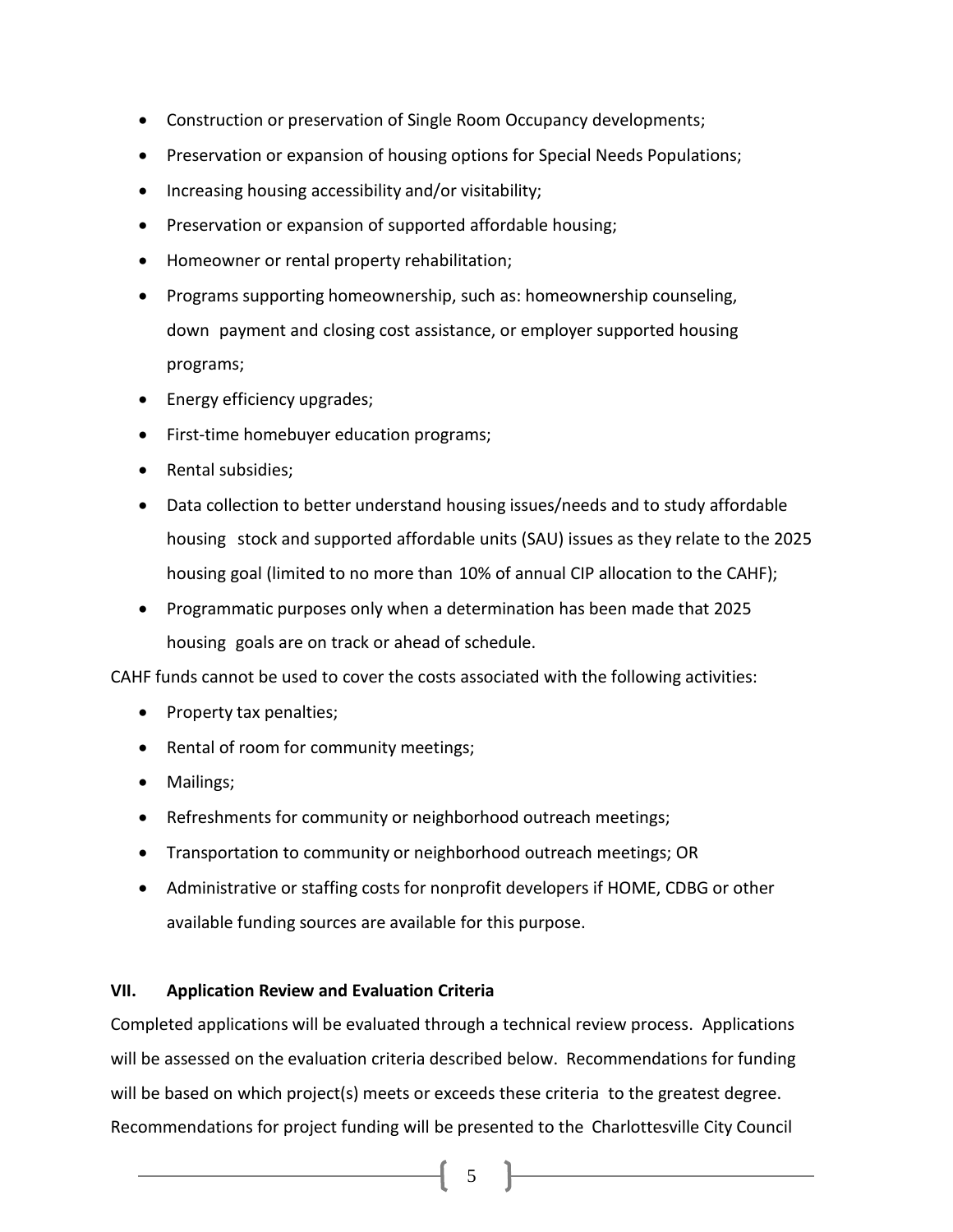for approval. Funding award notifications will be issued following City Council approval. **NOTE:** If project proposals do not adequately meet the described guidelines, the technical review committee may recommend not funding the proposal(s) and reserves the right to reject any and all proposals.

Completed applications will be evaluated as follows:

- City housing staff will review the applications for completeness and evaluate the Tier of the application and the viability of the project being completed within 24 months
- A technical review committee will review the applications forwarded to them by city housing staff. Applications will be assessed on the evaluation criteria contained in the Notice of Funding Availability. Recommendations for funding will be based on which project(s) meets or exceeds these criteria to the greatest degree.
- Recommendations from the technical review committee will be presented to a subcommittee of or the Housing Advisory Committee (HAC).
- Recommendations for project funding will be presented to the Charlottesville City Council for approval.

Applications will be assessed based on how well they address the following factors:

#### *A. Affordability*

- Applications proposing project(s) that benefit lower affordability levels will receive stronger consideration provided they meet conditions outlined below.
- Applications proposing project(s) at lower affordability levels for longer terms of affordability will receive stronger consideration provided they meet conditions outlined below, if applicable.
- *B. Supply*
	- Number of Supported Affordable Units (SAUs) affordable to household incomes less than 80% AMI. **Applications proposing**

 $6\qquad$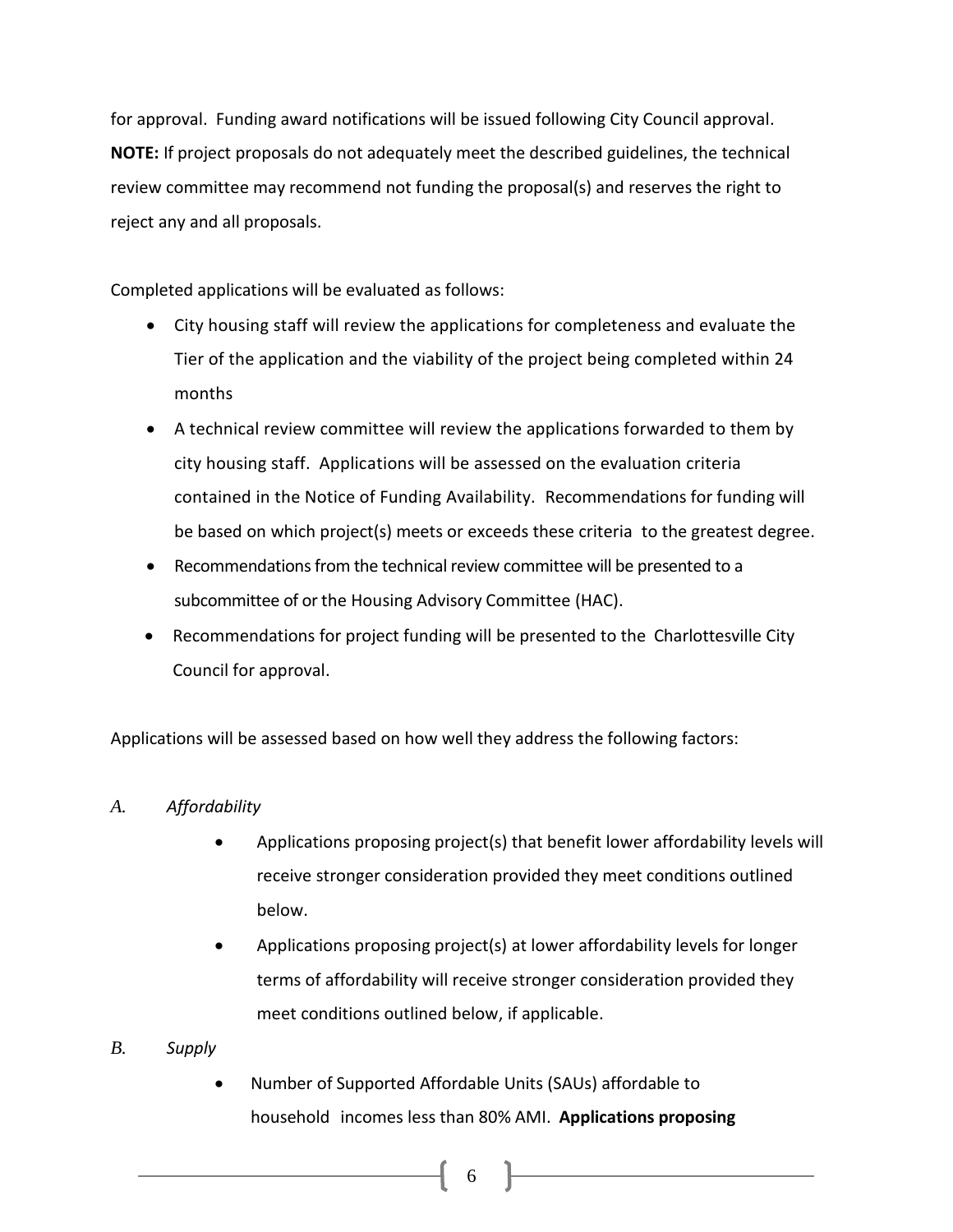## **lower affordability levels will receive stronger consideration.**

- Number of newly constructed SAUs, if applicable
- Number of preserved SAUs, if applicable
- Application demonstrates need for the project
- If project based, commitment period for affordability (30 year minimum with the City having the option to renew)
- If people based, applicant's plan for continuing to provide affordable housing in the future, mechanisms for maintaining affordability over time, mechanisms for helping recipients earn savings via mortgage payments and appreciation sharing, other mechanisms for leveraging funding for future low- income homeowners
- Number of units incorporating Universal Design Standards
- Units incorporating energy efficiency features
- *C. Equitable Housing*
	- Mechanisms for promoting household equity among low income homeowners
	- Populations receiving the benefit of the proposed program
	- How funding this project equitably implements City Goals
- *D. Project Experience, Capacity & Readiness*
	- Applicant has a demonstrated history of preserving or providing affordable housing and/or SAUs
	- Demonstrated organizational financial viability and the financial feasibility of the project
	- For already-identified projects, applicant has control of the project site
	- For land pursuit and assembly, applicant has a demonstrated history of successful land acquisition and timely development of the land acquired
	- Applicant provides detailed descriptions of the planning, design, pursuit and/or construction process

7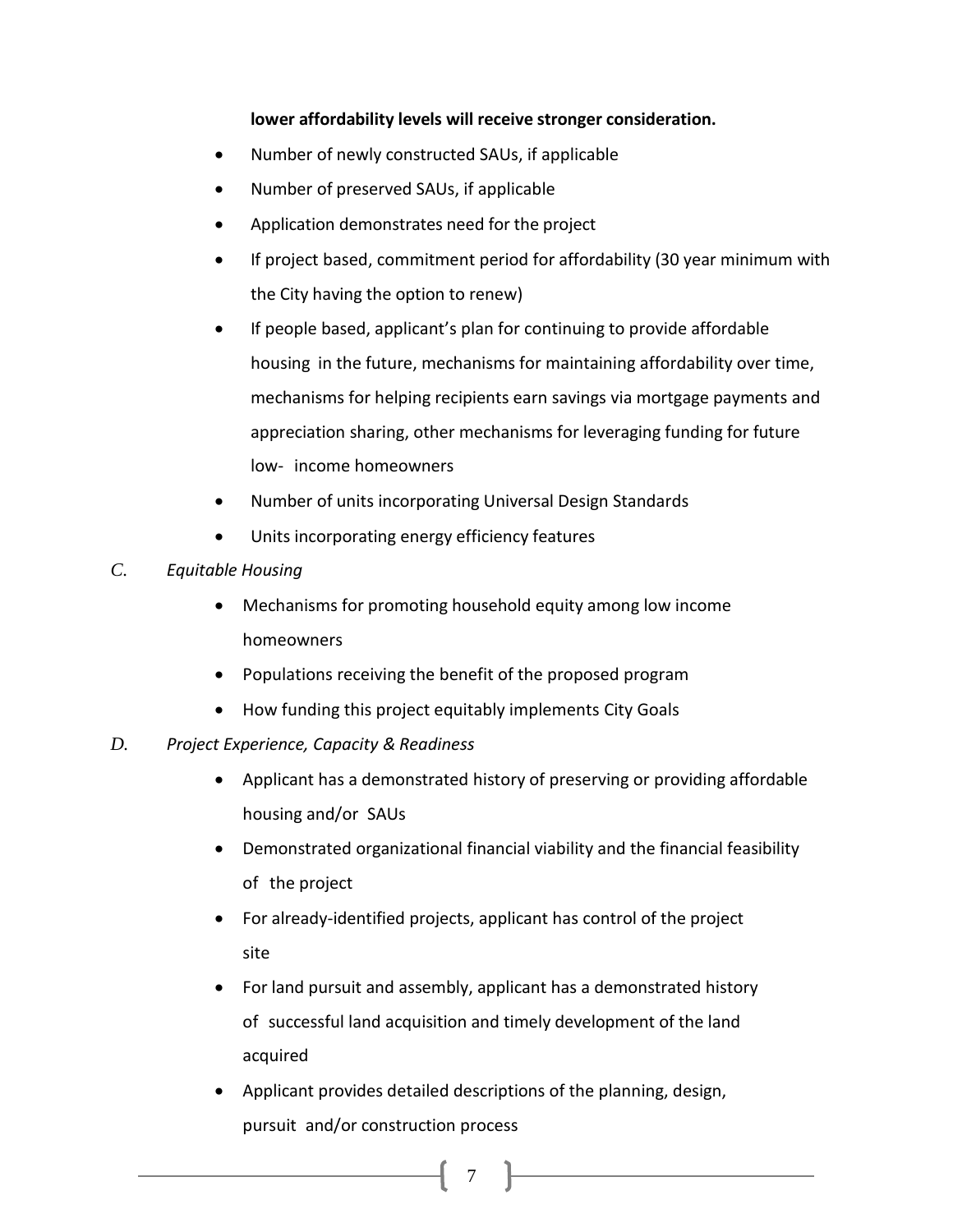- A project timeline and/or construction schedule is included in the application
- Project includes a public participation process with clear goals and processes for meaningful neighborhood participation, including engagement with and commitment to honor input of directly affected communities and individuals
- For identified projects, regulatory compliance (e.g., zoning, land use, etc.)

## *E. Budget*

- Application includes a listing of all proposed uses and amounts for each use
- Application includes a listing of all current and committed funding sources and amounts from each source
- Applicant provides a detailed description of how CAHF will leverage other funding sources
- CAHF cost per unit

## *F. Policy*

(see following pages for links for more information)

- Project supports one or more of the Housing Goals outlined in the City's Comprehensive Plan (2021)
- Project supports City Council's 2025 Goals for Affordable Housing
- Project supports objectives of the City's Small Area Plans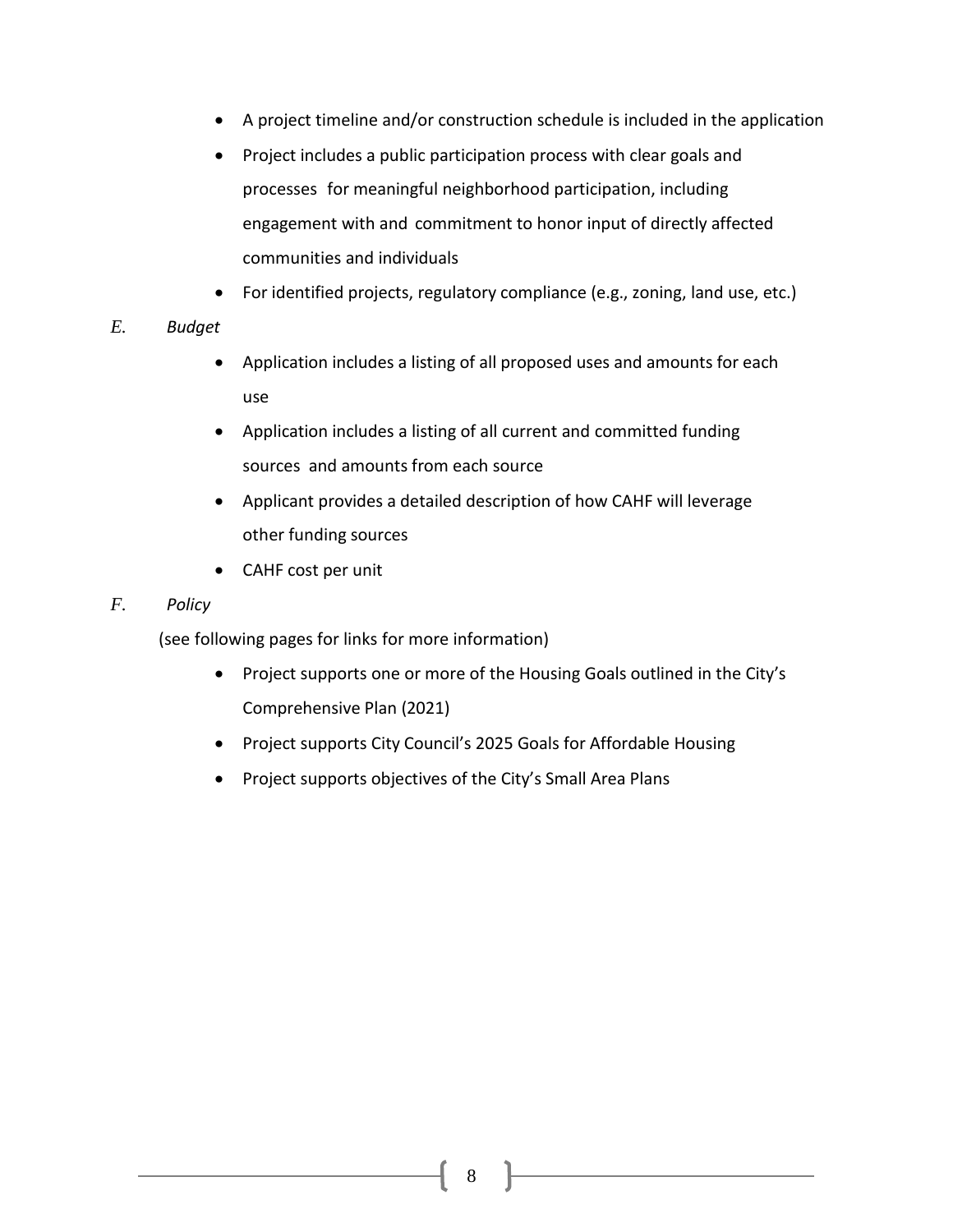## **VIII. Submission Requirements**

Only applications completed using the application format included in Exhibit 1, and submitted by the application deadline, will be considered. You may contact the staff person identified below for a Word document version of the application.

Applications shall be submitted electronically via email in one complete .pdf package to: **Brenda Kelley, Redevelopment Manager Office of Community Solutions [kelleybr@charlottesville.gov](mailto:kelleybr@charlottesville.gov) (434) 970-3040**

It is the applicant's responsibility to insure that the application package is fully completed and received on or before the deadline. **Applications received after the deadline will not be considered.**

9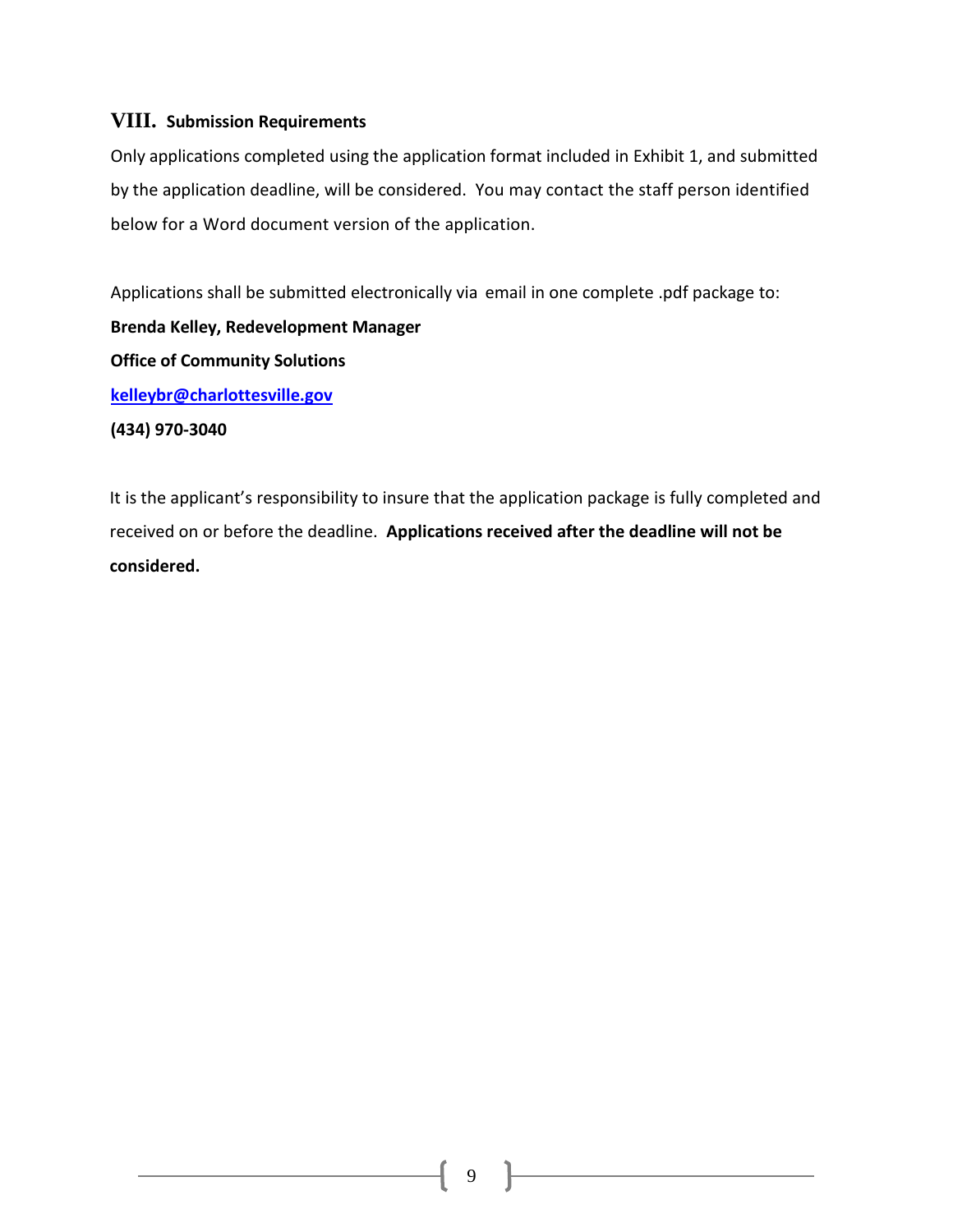## **Exhibit 1**

**Application Form for the Charlottesville Affordable Housing Fund (CAHF)**

<u> 1989 - Johann Barbara, martxa a</u>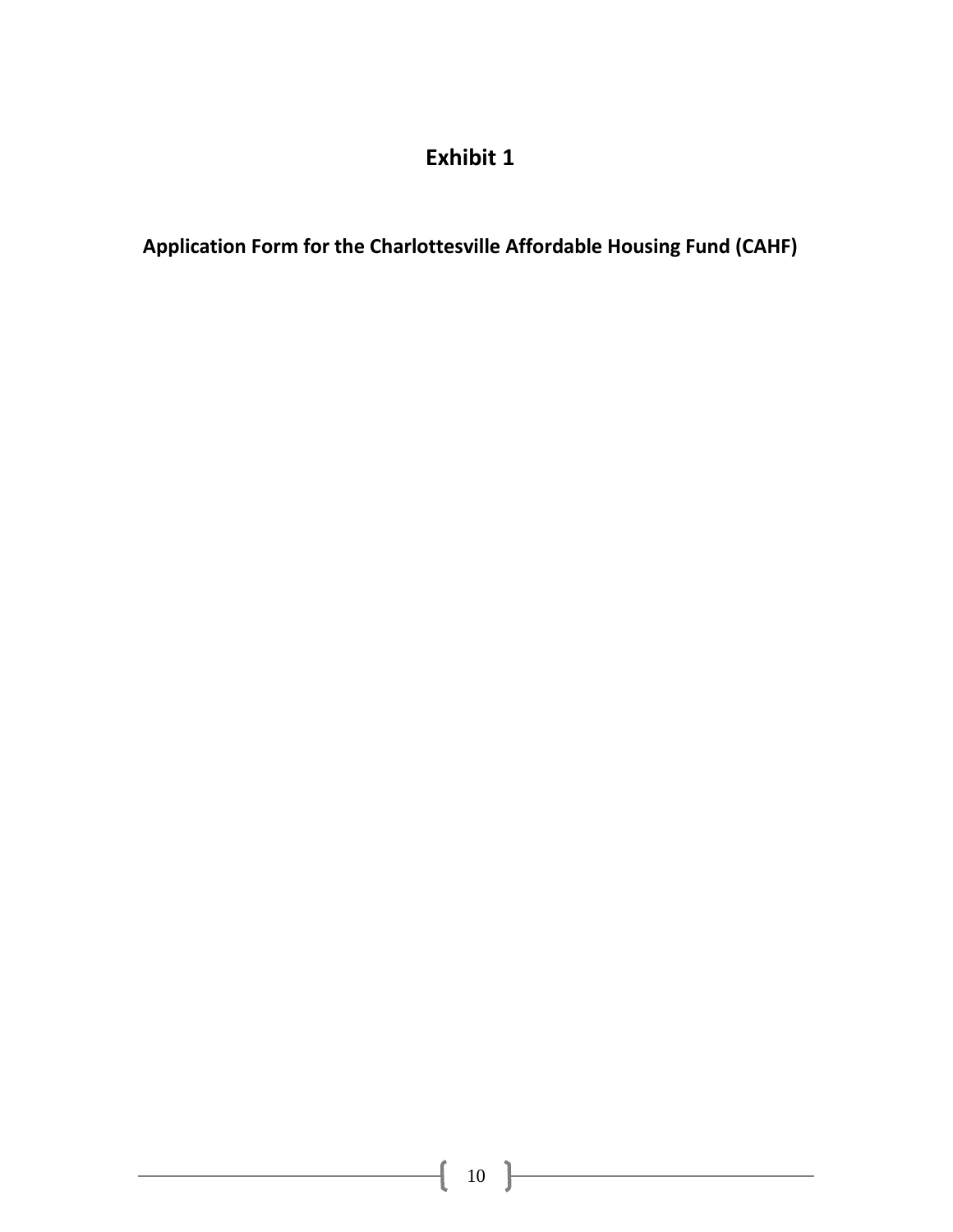## **City of Charlottesville**

## **Affordable Housing Fund (CAHF) Application**

(all items must be completed)

## **Applicant Information**

Total Amount of CAHF funds requested: \$ \_\_\_\_\_\_\_\_\_\_\_\_\_\_\_\_\_\_\_\_\_

| Check<br>Tier          | <b>Amount of CAHF</b><br>funds requested by | Level of<br><b>Funding</b> | <b>Typical</b><br>Amount of | <b>Households Served</b>                                                 |
|------------------------|---------------------------------------------|----------------------------|-----------------------------|--------------------------------------------------------------------------|
| <b>Applying</b><br>For | Tier                                        |                            | <b>Funding</b><br>Available |                                                                          |
|                        |                                             | Tier 1                     | \$375,000                   | serving households with incomes up to<br>30% of Area Median Income (AMI) |
|                        |                                             | Tier 2                     | \$225,000                   | serving households with incomes up to<br>60% of Area Median Income (AMI) |
|                        |                                             | Tier 3                     | \$150,000                   | serving households with incomes up to<br>80% of Area Median Income (AMI) |

Organization name:

Contact name:

Title:

Organization Address:

Phone:

Email: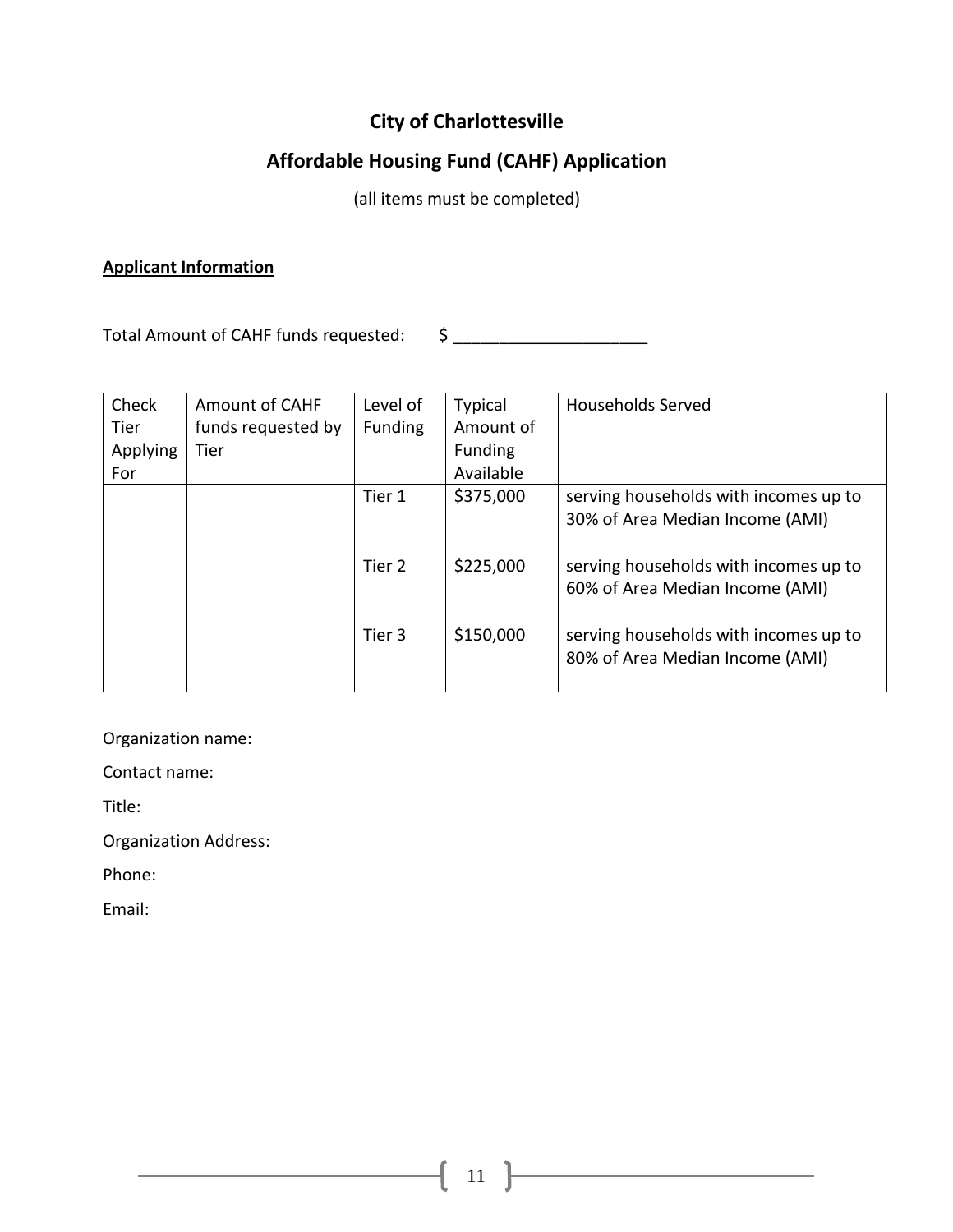#### **Project Information**

Project Name:

Project Location:

Purpose of requested funding: (check all that apply)

\_\_\_\_\_ New Construction

\_\_\_\_\_ Acquisition

\_\_\_\_\_ Rehabilitation

\_\_\_\_\_\_ Rent Subsidy

\_\_\_\_\_ Operating/Administration

\_\_\_\_\_ Other: \_\_\_\_\_\_\_\_\_\_\_\_\_\_\_\_\_\_\_\_\_\_\_\_\_\_\_\_\_\_\_\_\_\_\_\_\_\_\_\_\_\_\_\_\_\_\_\_\_\_\_\_\_\_\_\_\_\_\_\_\_\_\_\_\_

Project type: (check all that apply)

- \_\_\_\_\_ Multi-family
- \_\_\_\_\_ Single family (detached)
- \_\_\_\_\_ Single family (attached)
- \_\_\_\_\_ Rehabilitation
- **\_\_\_\_\_** New Construction
- \_\_\_\_\_ Acquisition
- \_\_\_\_\_ Other: \_\_\_\_\_\_\_\_\_\_\_\_\_\_\_\_\_\_\_\_\_\_\_\_\_\_\_\_\_\_\_\_\_\_\_\_\_\_\_\_\_\_\_\_\_\_\_\_\_\_\_\_\_\_\_\_\_\_\_\_\_\_\_\_\_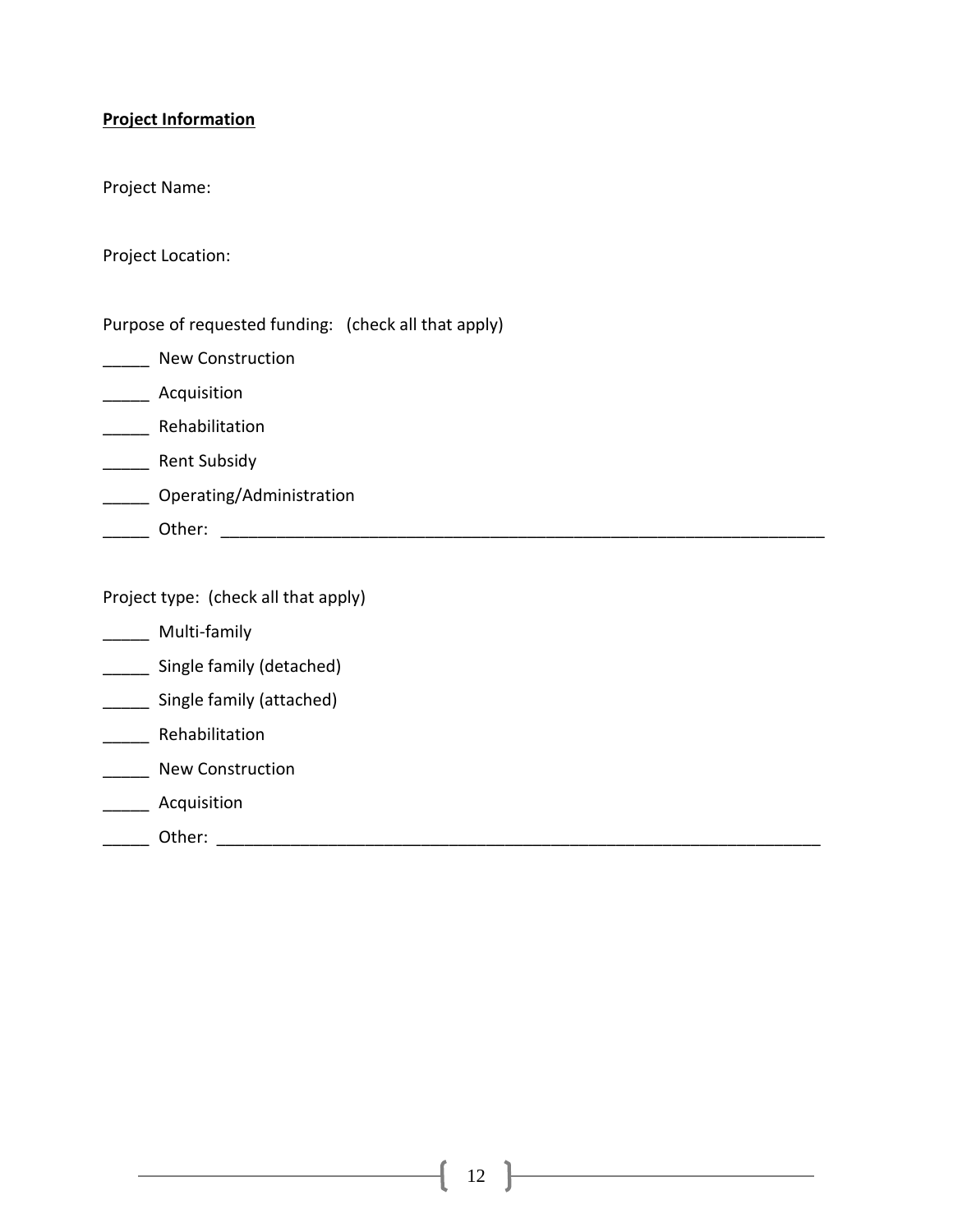Income restrictions on project (indicate number of units meeting each Area Median Income (AMI) category:

| Incomes less than 30% AMI       |
|---------------------------------|
| Incomes between 30% and 40% AMI |
| Incomes between 40% and 50% AMI |
| Incomes between 50% and 60% AMI |
| Incomes between 60% and 80% AMI |
| Unrestricted units (>80% AMI)   |
| <b>Total Units</b>              |

Term of Affordability (indicate number of units meeting each affordability term):

- **Latter Lines** Less than 2 years
- \_\_\_\_\_\_\_\_\_\_\_\_\_\_ 2 5 years
- \_\_\_\_\_\_\_\_\_\_\_\_\_\_ 5 10 years
- \_\_\_\_\_\_\_\_\_\_\_\_\_\_ 10 15 years
- \_\_\_\_\_\_\_\_\_\_\_\_\_\_\_ 15 20 years
- **20 30 years**
- \_\_\_\_\_\_\_\_\_\_\_\_\_\_ more than 30 years
- \_\_\_\_\_\_\_\_\_\_\_\_\_\_ Total Units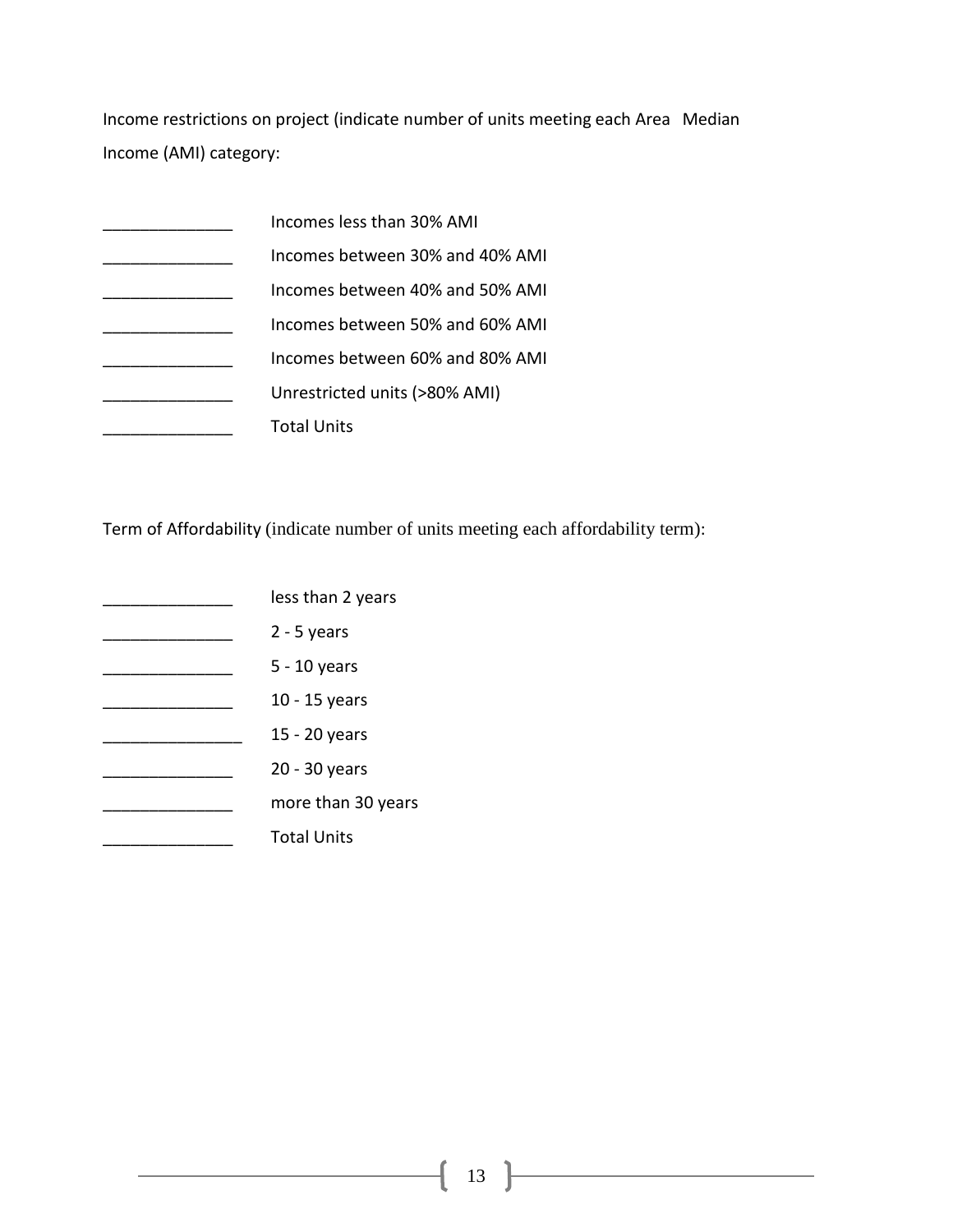#### **Project Proposal:**

Please provide following information as separate attachments to the application:

**1. Project Description** -- Provide a description of the proposed project. Include: project type and location, short and long term goals, the population(s) to be served. Discuss plans for accessibility/adaptability, energy conservation and/or any green building components.

**2. Demonstration of Need** -- Describe how the project contributes to the City of Charlottesville's housing goals.

**3. Demonstration of Equity** – Describe how this project demonstrates and promotes equitable housing needs and economic opportunity for low-income residents in the City of Charlottesville.

**4. Project Readiness** -- Provide evidence of: organizational experience and capacity to manage the project; pursue and acquire land, site control, required zoning variance and permitting (if applicable); financial commitments for the projects; community engagement plan (if applicable); resident relocation plan (if applicable); plans for preparation and coordination of necessary public meetings (if applicable).

**5. Project Budget** -- Provide a detailed description of the proposed project budget showing sources and uses and amounts of additional funding.

**6. Project Schedule** -- Indicate the proposed project schedule; timing of completed SAUs; pre- development, anticipated pursuit and acquisition timeline, site control, zoning approval, financing and construction milestones (if applicable) to project completion.

**7. Experience** -- Provide a summary of similar activities completed by the organization and project team.

**8. Capacity** – Provide a detailed description to demonstrate the applicant's ability to complete this project within 24 months.

**9. Metrics** – Provide a detailed description of the metrics used to measure success.

 $14$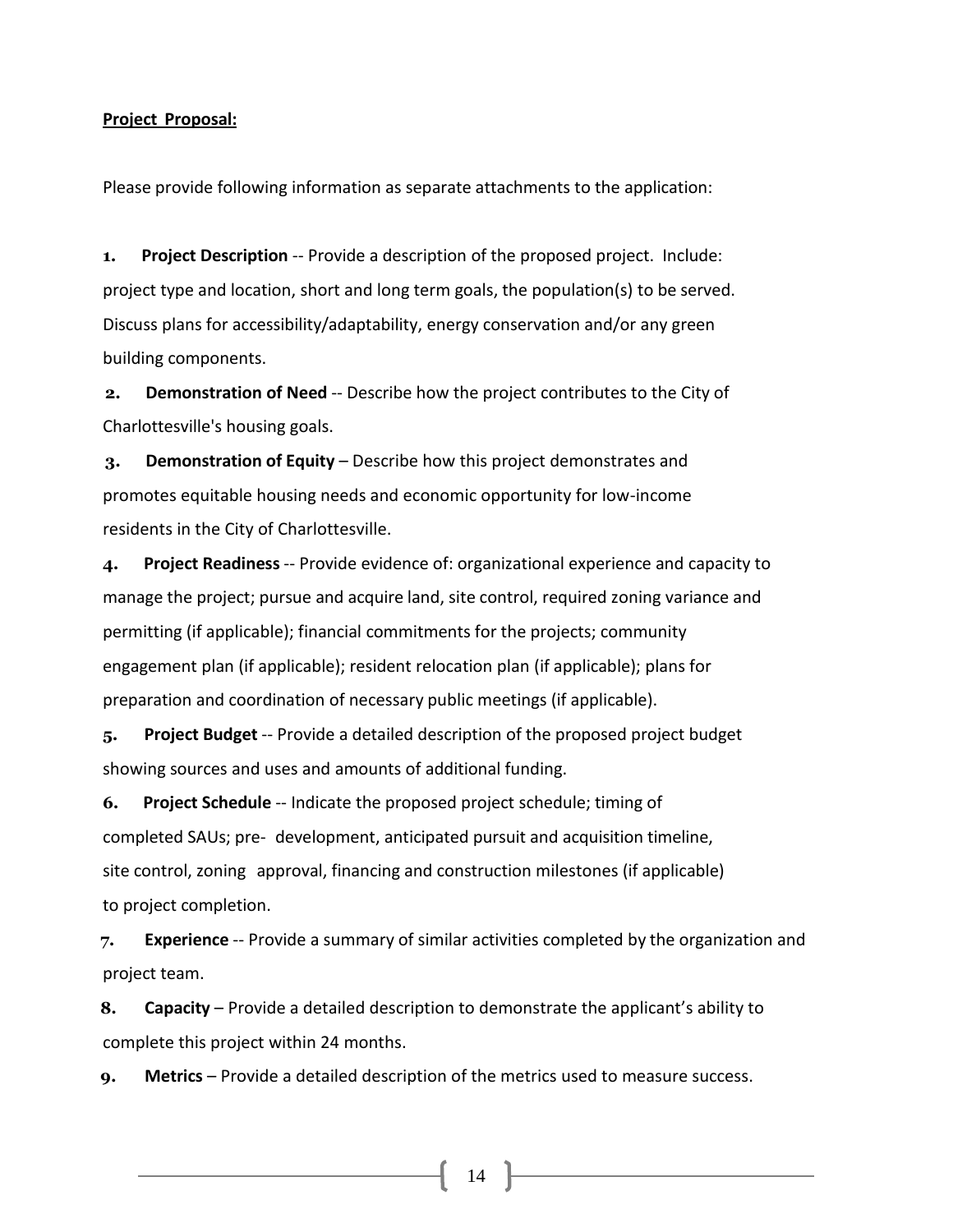#### **Authorization:**

Organization Name: Project Title: I, certify that I am authorized to (Authorized Organization Official) apply for funding from the City of Charlottesville. I certify that all information contained

\_\_\_\_\_\_\_\_\_\_\_\_\_\_\_\_\_\_\_\_\_\_\_\_\_\_\_\_\_\_\_\_\_\_\_\_\_\_\_\_\_\_\_\_\_\_\_\_\_\_\_\_\_\_ \_\_\_\_\_\_\_\_\_\_\_\_\_\_\_\_\_\_

\_\_\_\_\_\_\_\_\_\_\_\_\_\_\_\_\_\_\_\_\_\_\_\_\_\_\_\_\_\_\_\_\_\_\_\_\_\_\_\_\_\_ \_\_\_\_\_\_\_\_\_\_\_\_\_\_\_\_\_\_\_\_\_\_\_\_\_\_\_\_\_\_

herein is accurate to the best of my knowledge.

Signature Date Date of the Date of the Date of the Date of the Date of the Date of the Date of the Date of the Date of the Date of the Date of the Date of the Date of the Date of the Date of the Date of the Date of the Dat

Print Name Title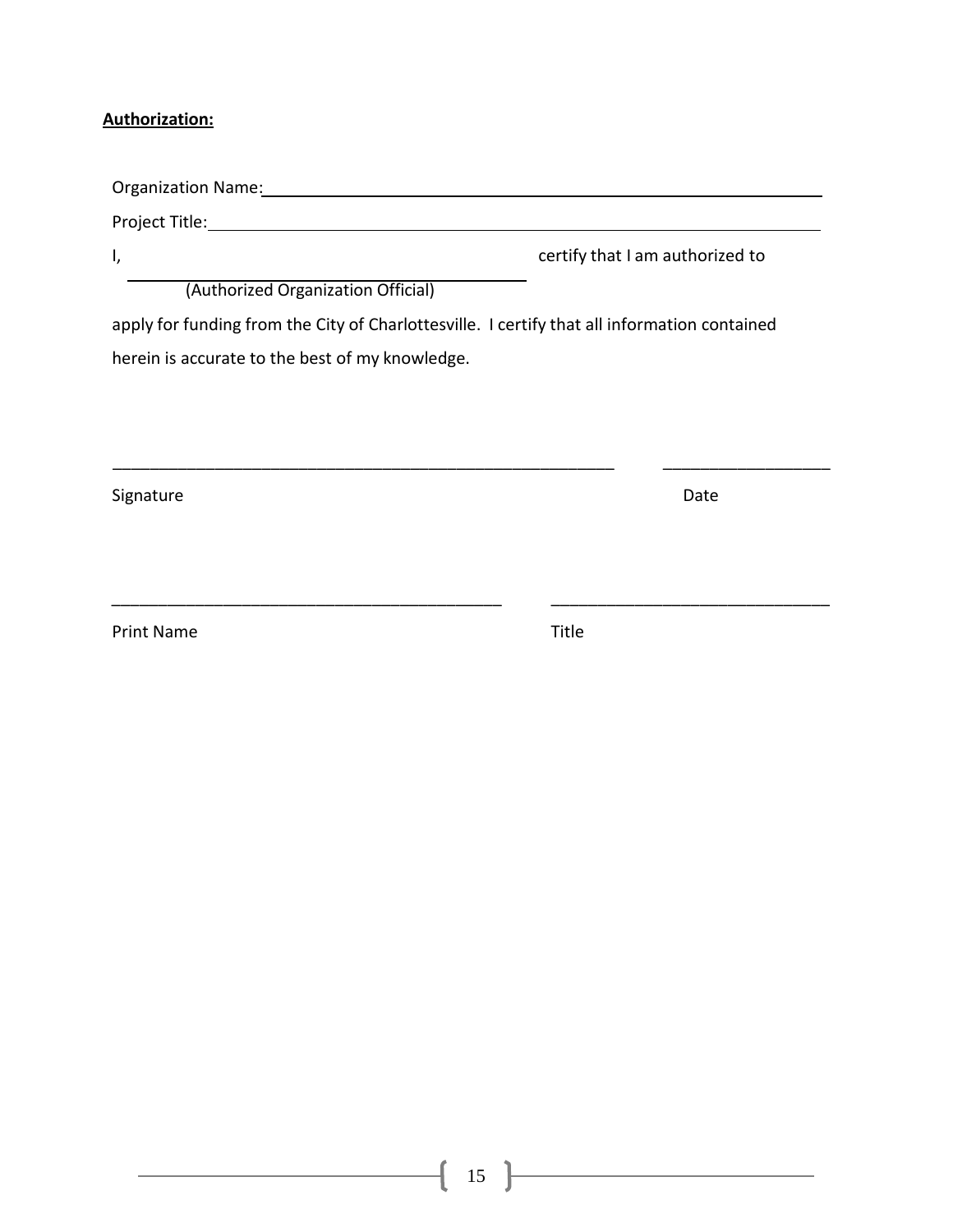## **Exhibit 2**

## **CAHF Application Timeline**

**(Please note: Dates of approval and award may change. It is the applicant's responsibility to confirm approval and award dates.)**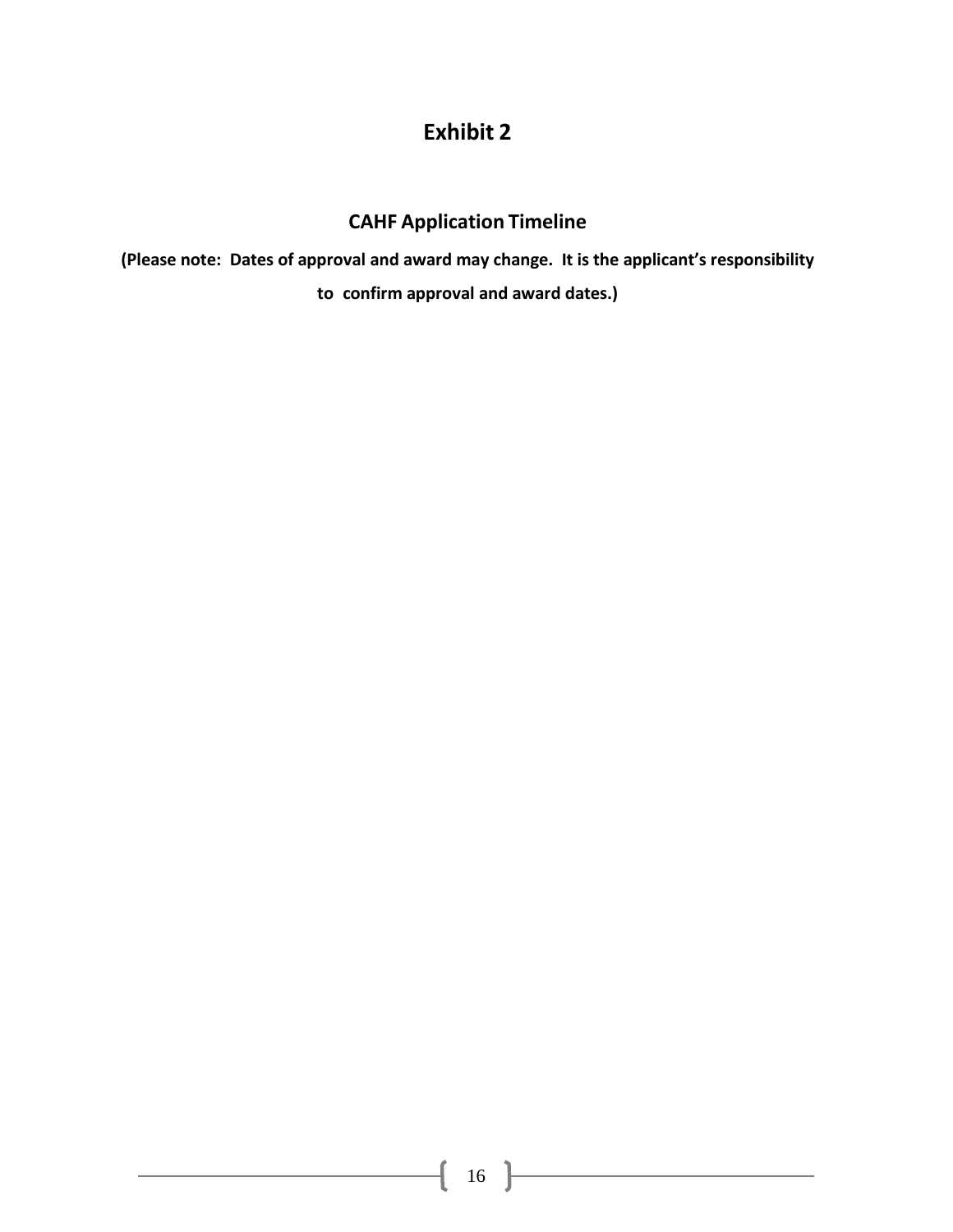# NOFA Posted

• January 21, 2022

# Applications Due

• 4:00 PM (EST), February 18, 2022

Applications Review

February 2022 – March 2022

City Council Approval

• March 2022

Award Notices • By March 31, 2022